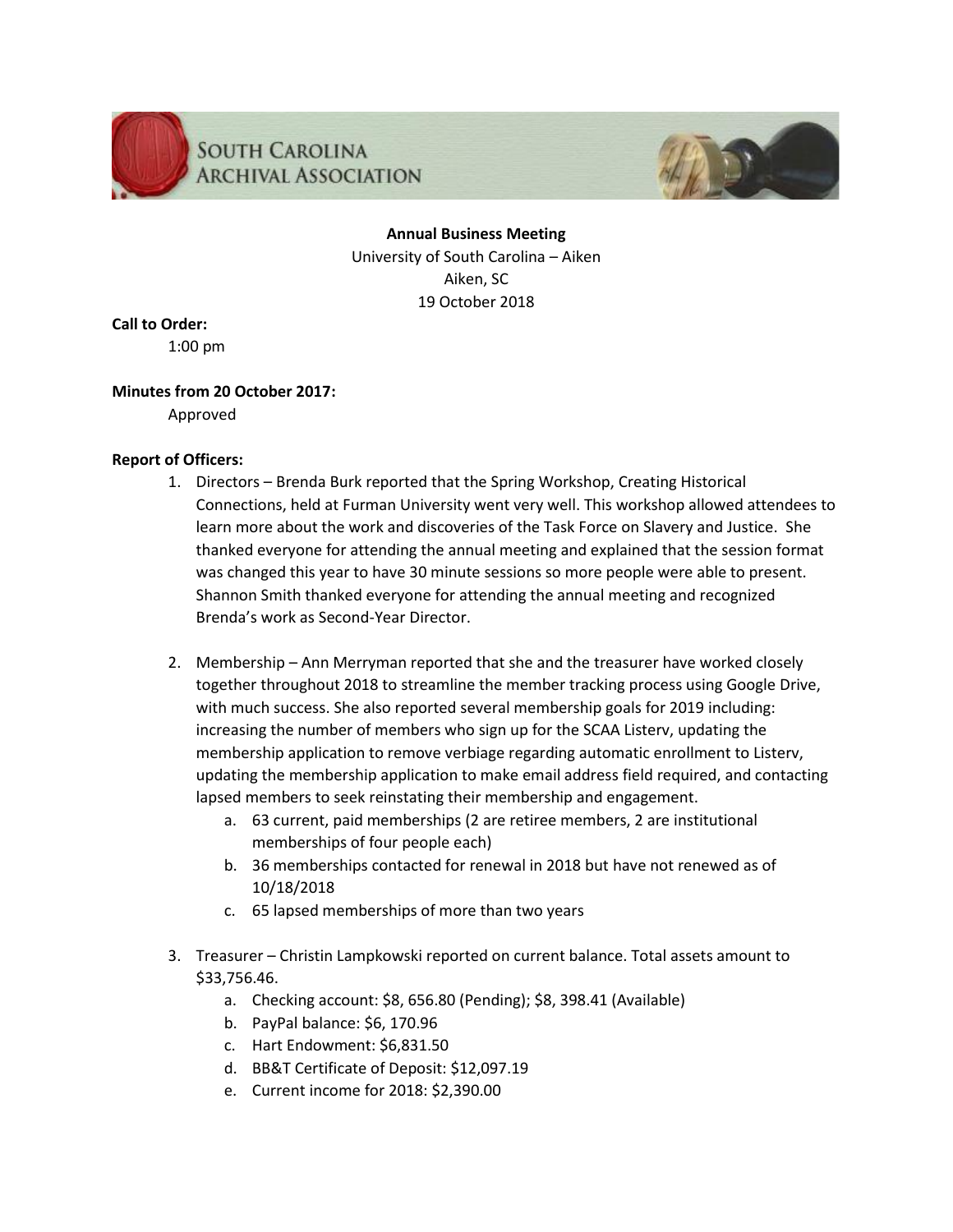f. Current expenses for 2018: 448.19 (Some expenses still pending for the fall conference)

#### **Old Business:**

- Past-President Morgan Jones King is still working on the statewide index of archival institutions. She noted we have a Google form to send out to members that will probably go out next year. She reported that our goal is to know all collecting areas in South Carolina archives so we need to reach out to archives not represented by our members.
- Jim Cross took over as blog editor and has been discussing the blog with others to get ideas. He wants the blog to be a place where people can talk about new collections, exhibits, etc. He is also looking for short think pieces and hoping committee members or officers use it to update SCAA or put out ideas for feedback.

#### **New Business:**

- Election of New Officers
	- Vice President/President Elect: April Akins
	- Treasurer: Christin Lampkowski
	- Membership Chair: Evan Spencer
	- First-Year Director: Tracy Power

No other candidates were nominated on the floor. It was moved and seconded that the slate of candidates be accepted. The motion passed unanimously.

#### **Awards**

- Career Achievement: Katie Gray
- Career Achievement: Dennis Taylor
- Career Achievement: Susan D. Hoffius
- Program Innovation: Andrea L'Hommedieu
- Friends of the Archive: Brenda Burk
- Before her outgoing message Beth Bilderback proposed a resolution to create the *Brent Burgin Endowment* to assist archivists who are new to the field with funds to acquire professional print resources to help them grow and succeed in the archival profession. It was moved and seconded that the endowment be created. The motion passed unanimously. See attached resolution.

**Outgoing President's Message** – Beth Bilderback reported that it was a pleasure to be president and she enjoyed working with everyone. She thanked all of the officers for serving in their positions in addition to thanking USC Aiken for hosting.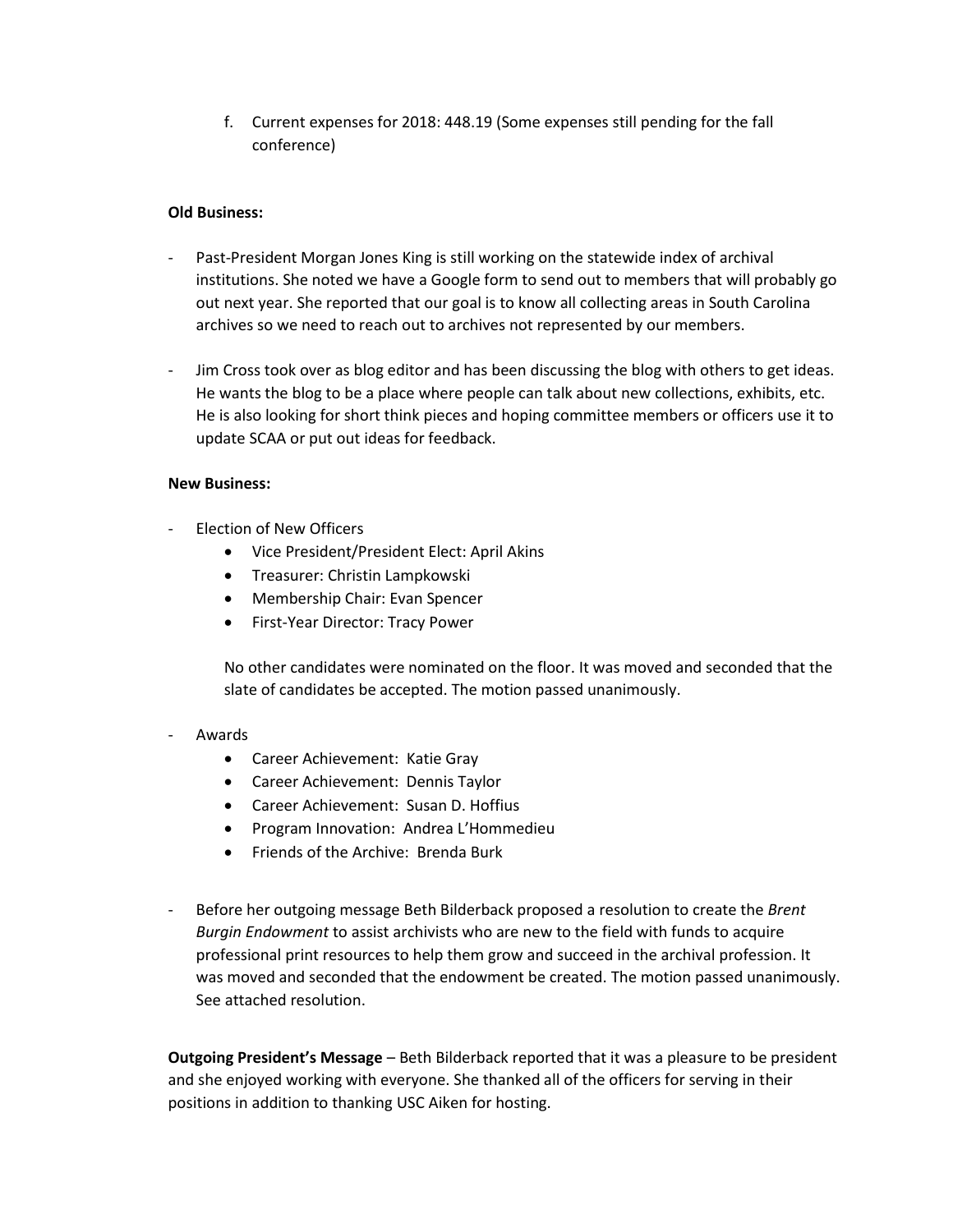**Incoming President's Message** – Kimberly McClure reported on a successful summer social. She mentioned looking for future program ideas. Finally she thanked Deborah Harmon and USC Aiken for having us.

## **Meeting adjourned:**

1:38 pm

-Taken by Kathryn Slover, Secretary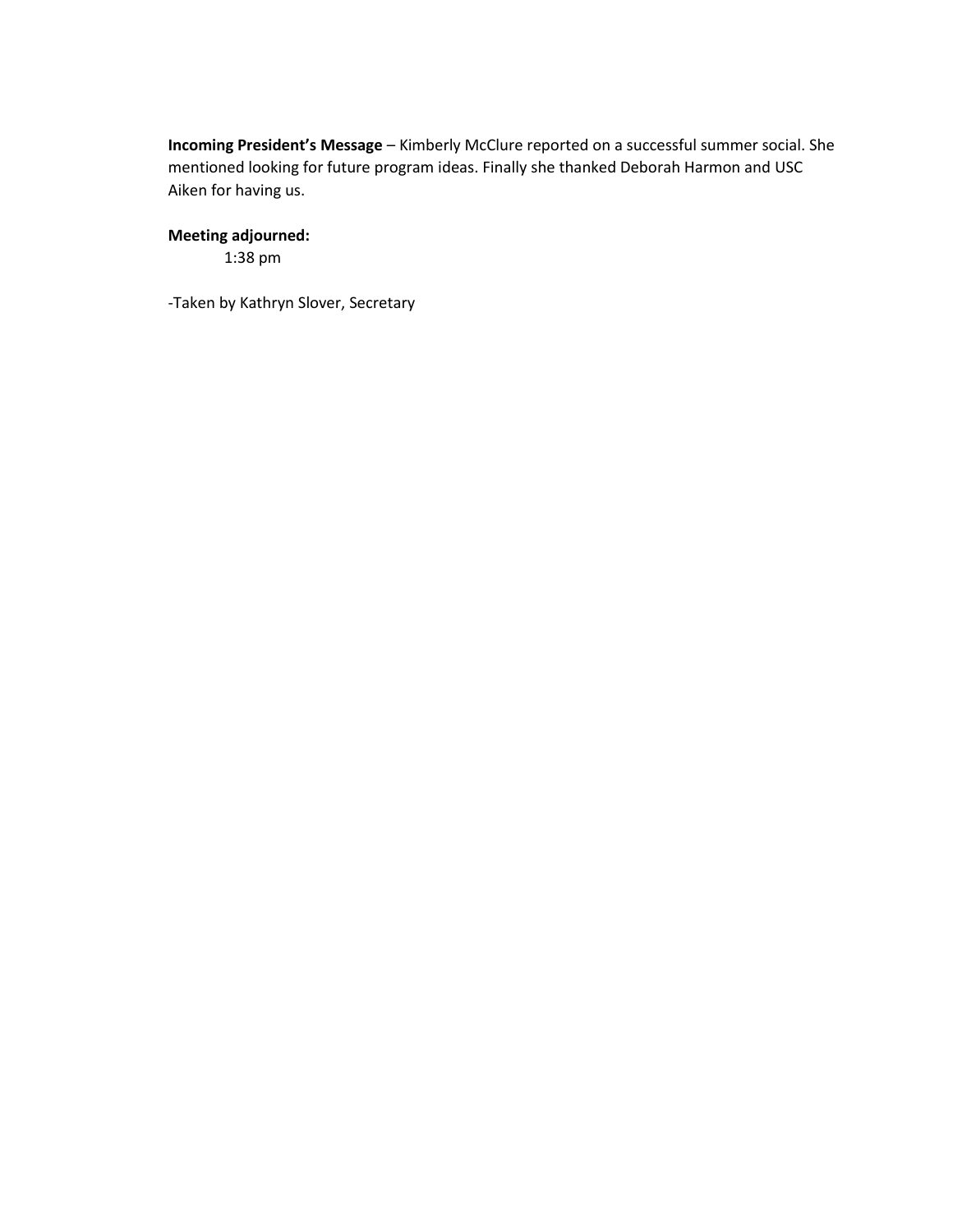# *At*

The Annual Meeting of the SOUTH CAROLINA ARCHIVAL ASSOCIATION Held October the nineteenth, two thousand eighteen, the following

*RESOLUTION* Was adopted and ordered.

*WHEREAS* Brent Burgin is a member in good standing of the South Carolina Archival Association, and

*WHEREAS* he is very active in the preservation of our state's documentary history as the Archivist for the Native American Studies Center at the University of South Carolina-Lancaster, and

*WHEREAS* he has demonstrated great interest and devotion to the furtherance of archival education and training, and

*WHEREAS* he has contributed his time and energy to the Association through his service as  $1^{st}$  &  $2^{nd}$  Year Director (2009-2010), Chair of the Nominating Committee (2011), and Membership Officer (2013-2015), and

*WHEREAS* he is held in high regard by his colleagues and the SCAA membership, and

*WHEREAS* the SOUTH CAROLINA ARCHIVAL ASSOCIATION wishes to pay tribute to the many contributions to the profession by Brent Burgin,